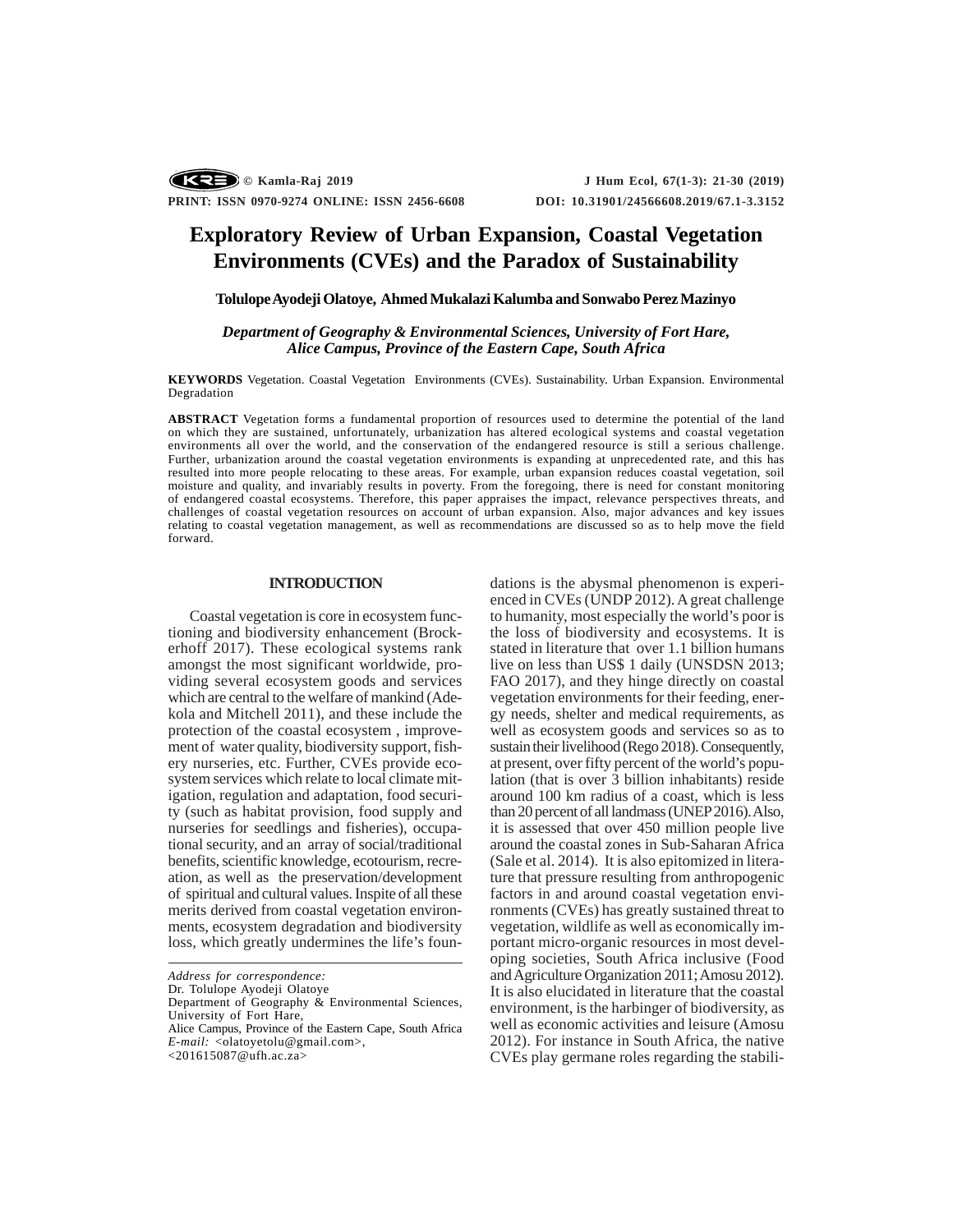zation of landscape against wind erosion, in addition to providing wildlife habitation. Further, CVEs play a critical role in the global sequestration of carbon that would otherwise remain as atmospheric  $CO<sub>2</sub>$  and exacerbate climate change (Laffoley 2009; Nellemann 2009). These ecosystems sequester carbon, and this has culminated in improved research efforts in carbon sequestration and carbon dynamics over time (Mcleod 2011). Hence, it is imperative to restore and protect these endangered and highly fragile ecosystems, on account of the innumerable benefits accruing from the all-important, but highly threatened environment (Olatoye 2019).

All over the world, it is found that rapid urbanization is a consequence of population growth. Haub (2011) opined that the human population all over the world has rapidly increased to about 7 billion people by the year 2012, and this is further projected that by year 2024, human population will not be less than 8 billion, and over 9 billion by the year 2043, with over half of these population figures living around coastal environments. As part of this development, coastal cities in the developing economies have undergone rapid urban expansion (Azadi 2011) and this has consequently culminated in tremendous burden on land use/land cover (LULC) from both unintended and unrestrained alterations (Kumar 2016). Additionally, undue pressure on ecological systems have resulted in urban sprawl in most metropolitan areas, (Laprise 2016) contributing to environmental change on the global scene (Wu 2014). Significant land use and land cover changes thus occurs in coastal cities, with population rise projected to more than 32 percent between 2015 and 2030 (Merkens 2016). These coastal cities perform important logistic, production and governance roles within the communities and regions they are found (Wei and Ye 2014). It is also projected that coastal cities have great impact on the future economic advancement of countries and larger geographic areas of the world (Roberts 2014).

Various definitions have been provided for the definition of urbanization in literature. From the foregoing, an urban space (such as a metropolitan area, city or town) has been diversely defined by city administrators and the academia in terms of population density, total population size, and built-up surface areas or structures (Wu 2014). Further, the preponderance of built-up infrastructures, high population density, wideranging impervious surfaces, air pollution, altered conditions of climate and hydrology, as well as altered ecological system function and services permeate urban environments. Nevertheless, it is impracticable to epitomize all the core features and components of urban areas into one definition. Basically, the two most important factors that satisfactorily defines urban areas are extensive built-up areas and high human population. Fundamentally, these two factors directly or indirectly define the key ecological and environmental characteristics of urban systems (Wu 2014). Urban coastal vegetation helps to regulate temperature, also providing natural filter and noise absorbing functions. CVEs also improves the aesthetic and physical quality of natural resources as well as micro-climatic conditions (Patarkalashvili 2017). CVEs also promote improved value of life of urban dwellers on account of the delivery of several ecosystem goods and services, thereby enhancing physical, mental and social health, as well as improving the urban environment in general (Nesbitt 2017). Despite these innumerable merits of CVEs, little has been done to protect this fragile ecosystem, hence, the need for constant monitoring of land use and land cover changes in CVEs (Peng 2017). Thus, in order to fulfil the goals of a smart coastal city, the preponderance of illegal, unintended and arbitrary urban development to the detriment of natural coastal vegetation must be checked and the strategic development frameworks have to be strictly implemented by all stakeholders.

On account of population pressure around coastal cities, it is therefore imperative to conserve and safeguard coastal vegetation across the world, as well as ensuring that ecosystem services and biodiversity function at optimum levels (Maskell et al. 2013; Sandifer et al. 2015). Despite the declining state of the world's vegetation over the years, Barbier (2015) elucidates that millions of poor people live on coastal vegetation resources (CVEs), as well as sustaining the livelihood of over 2,500 native cultures. Additionally, FAO (2016) projected that over 2 billion people, (Not less than 40% of the population of developing countries), depend on fuel-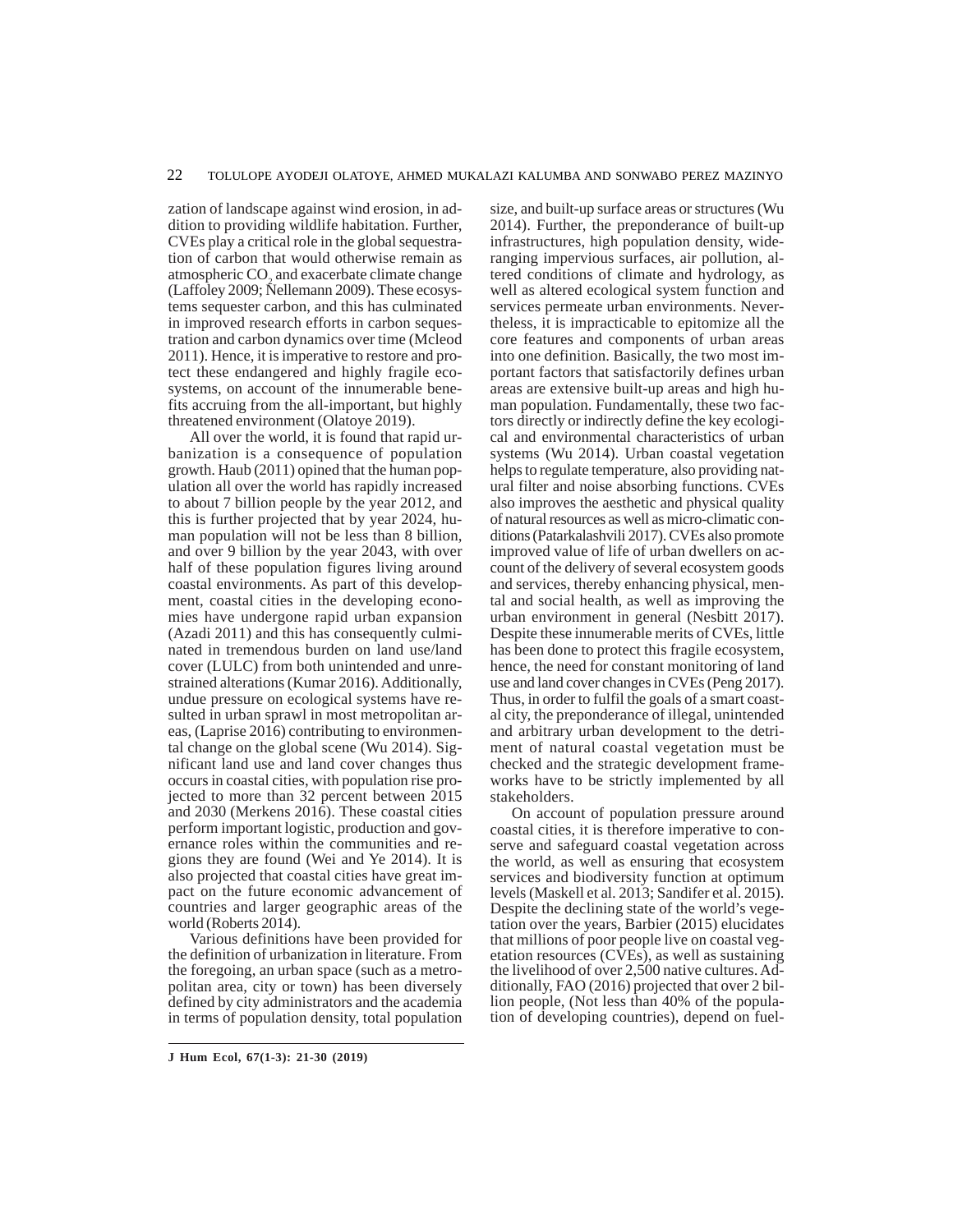wood for domestic purposes. To this end, it is therefore imperative to provide substitute energy sources, as well as the need to monitor and conserve CVEs so as to ensure ecosystem functioning and provisioning sustainability (Sandifer 2015). This will also ensure that the negative effects of urbanization are mitigated, in addition to reducing the harmful effects of climate change (Keenan 2015; Ibrahim et al. 2016). Besides the conservation of biodiversity, other numerous environmental functions and services are derivable from CVEs (Elmqvist et al. 2015), these include reduced soil erosion, flood and desertification control, sequestration of carbon, water supply (Adhikari 2016) and beautification of CVEs (FAO 2016). This paper therefore makes a clarion call for continued research to be undertaken, in addition to consistent monitoring and conserving our fragile CVEs, with the aim of achieving optimum functioning and service delivery of CVEs (Martinez-Harms 2015).

# **Aim of Study**

This study aims at reviewing the challenges of urban expansion, conservation of coastal vegetation environments and the paradox of sustainability.

# **Urban Sustainability**

This concept, as defined by Huang (2015) is the notion that urban centres can be structured without undue dependence on neighboring areas and can be self-sufficient with their utilization of renewable sources of energy. The aim of this is to create the minimum possible ecological footprint which results in the generation of the lowest quantity of pollution possible by ensuring efficient land usage, use of compost materials, conversion of waste to useful sources of energy, and to greatly reduce the challenges of climate change and global warming. As indicated in the Brundtland Report (2010), sustainable urban development ensures the synchronization and enhancement of resource utilization, institutional transformation, technological development and properly channeled and well-managed investments, so as to meet both current and future requirements of man. It is also estimated by Siemens (2018) that no less than fifty percent of

**J Hum Ecol, 67(1-3): 21-30 (2019)**

the world's human population are urban dwellers, a population that will escalate to 70 percent by the year 2050. This will consequently impact both the urban inhabitants and the environment (Kotsoni et al. 2017).

## **Merits of Coastal Vegetation**

The regulation of urban climate and conservation of biodiversity are key ecological provisions of coastal vegetation environments (Haq 2011). It is also observed in literature that in comparison to rural areas, cities experience varying intensities of precipitation and temperature on account of urbanization (Tan et al. 2010; Wu 2014) resulting in urban heat islands due to the high energy use, as well as heat absorbing surfaces in coastal environments (Stone et al. 2010; Stewart and Oke 2012; Zhou et al. 2013). Therefore, sustained coastal vegetation conservation practices and monitoring can help to salvage the situation (Malavasi 2016). Seinfield (2012) opined that chemical, biological and particulate materials are known to be key pollutants in CVEs, and these exist in either solid, liquid or gaseous states. Further, urban environments have being at the receiving end of air and noise pollution from vehicles and industries (Haq 2011) and these are very harmful to the existence of man and environment (Rojas-Rueda et al. 2011; Dewan et al. 2012). From the foregoing, the harmful tendencies of air pollution can be reduced by conserving ecosystems in coastal urban areas (Niemela 2010). It has also been revealed through research that air pollution can be filtered for more than 70 percent in CVEs (Hausmann 2016). Noise pollution on the other hand, is a common phenomenon in urban areas, and this can create health problems for urban dwellers (Gomez-Baggethun 2013). For example, the overall cost implication of noise in European Union have been estimated to be between 0.5 percent - 2 percent of Gross Domestic Product. Consequently, it is advised that coastal vegetation spaces in urban ecological systems should be conserved, so as to achieve environmentally viable economies (Huang 2009). Another major merit of coastal vegetation is that they are centres for conservation and quality control for flora, fauna, water and soil quality (Sandilyan and Kathiresan 2012). Also, CVEs perform a key role of connecting urban and rural areas with the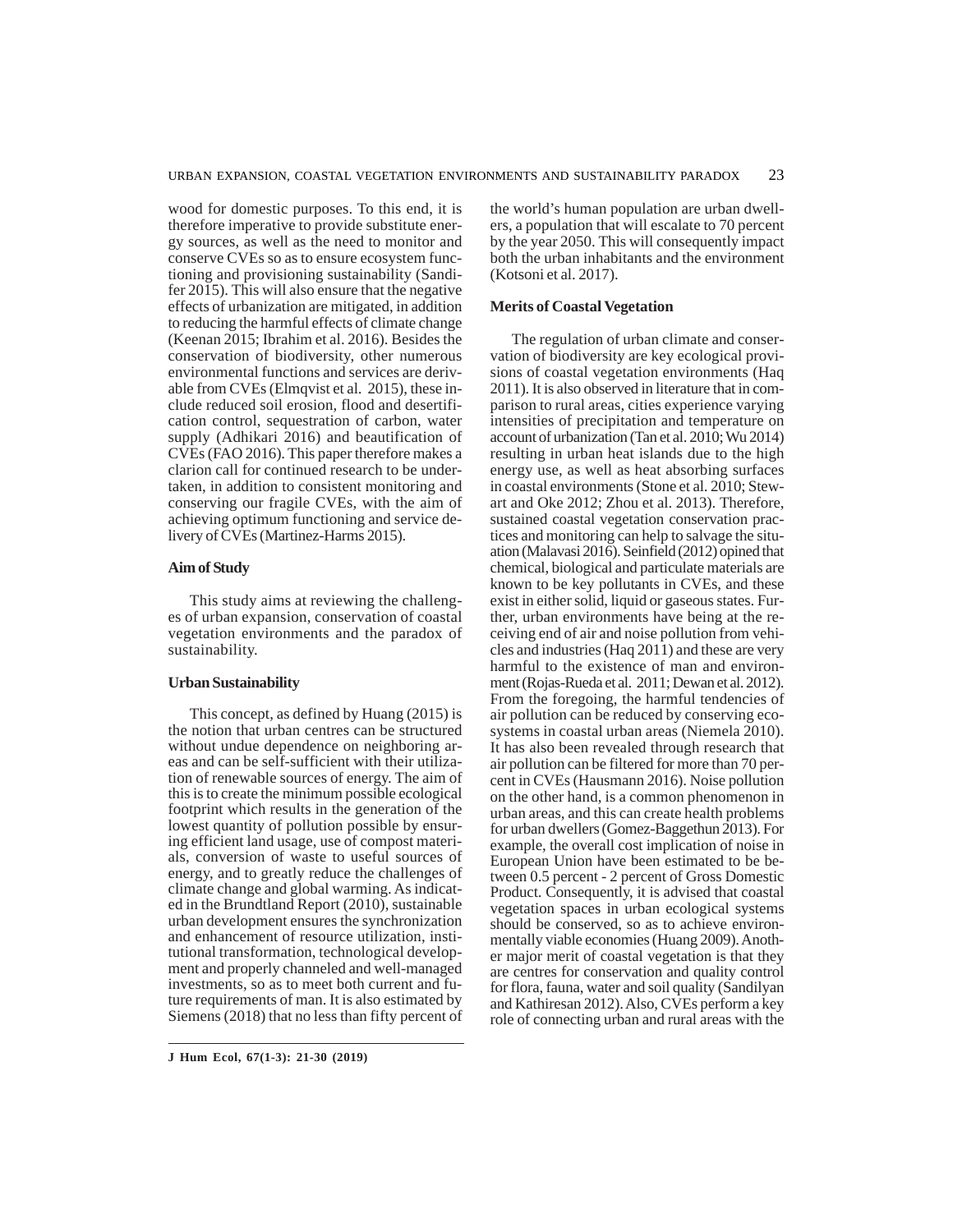natural biosphere (Benedict and McMahon 2012). Therefore, in order to ensure sustainability and self-sufficiency of urban landscapes, a functional network of CVEs should be priority to urban planners and ecologists (Lennon 2014). It has also been observed in literature that energy costs of cooling buildings in built-up areas can be achieved with the establishment of CVEs. This is due to the fact that CVEs improve aeration, act as shelterbelts, and ensure evapotranspiration (Almusaed and Almssad 2012). CVEs also provide cooling effects and help to lower air temperatures. Also, Weber and Shah (2011) elucidates that an increase in vegetal cover by about 10 percent is prerequisite to the reduced energy requirements for cooling and heating.

The viewpoint that human populations all over the world are generally attracted to coastal city areas with robust greenery cannot be overemphasized. For example, the vegetation of the Amazon Basins was a key factor that enticed foreign investors who greatly assisted in the rapid economic emancipation of the area (Dieleman and Hemming 2009). It is also believed, as stated by Gomez-Baggethun (2013) that biodiverse resources in CVEs increase financial earnings and property values of between 5 percent and 15 percent. On account of the high preponderance of residences, industries, academic and military infrastructure that parades the coastal cities, they have become centres of rapid socioeconomic development on the African continent (Adelekan 2010). Also, findings by Jorgensen and Gobster (2010) show that in the United Kingdom, over 80 percent of her population live in urban centres, and thus CVEs within urban areas offer sustainable outdoor recreational services as well as providing emotional warmth (Jorgensen and Gobster 2010).

 Haq (2011) revealed in his study that stress levels are less in CVEs as compared to the urban areas. In the same vein, patients in hospitals that are adjacent to CVEs have 10 percent faster rate of recuperation, as likened to patients who stay in rooms that are adjacent to building walls. Based on this premise therefore, ecologists, environmentalists and health managers recommend the establishment of protected green areas in coastal urban centres, so as to promote the physical and mental wellbeing of urban dwellers (Pataki et al. 2017; Kothencz et al. 2017). Certainly, improved air quality, which culminates into healthier respiratory systems is achieved in CVEs (Ghorani-Azam et al. 2016). It is therefore opined that there should be greater levels of connection between human populations and natural environments, so as to enhance work productivity, human health and recreation.

# **Theoretical Framework for this Study**

Various theories exist in relation to coastal vegetation management and conservation in literature. These include Urban Green sustainability (UGS) Theory, Environmental Impact Assessment Theory, the Ecosystem Adaptive Theory, and the Urban Floristic Change Theory. For this study, the Urban Green Sustainability (UGS) Theory is adopted .The theory refers to the linkage of natural and semi-natural areas, as well as vegetation environments in rural and urban, terrestrial and coastal climes (Naumann 2011; Konau 2016). It is an all-encompassing theory which incorporates natural phenomena, such as costal vegetation reserves, green estates, forest reserves, hedgerows, revamped and intact wetlands as well as man-made phenomena, such as cycle paths and eco-ducts (Naumann 2011; Konau 2016). The aim of UGS is to promote healthy, buoyant, resilient and diverse ecological systems for the purpose of ensuring biodiversity conservation and ecosystem services enhancement (Naumann 2011). Ecosystem services are germane to ensuring the sustainability of both man and environment (Sandifer et al. 2015). In addition, European Union (2010), Naumann (2011) postulated that UGS also categorizes multi-functional zones and integrates ecological system renewal measures into land-use policies and plans so as to ensure integrated and cohesive spatial development. Consequently, the UGS Theory will help to buttress the significance of urban CVE conservation and management. Hence, UGS as serves as a guide in the conservation and management of urban CVEs, as well as providing a holistic conceptualization of plant ecology (Vogt et al. 2013). From the foregoing, examples of research efforts on the management of CVEs is presented in the Table 1.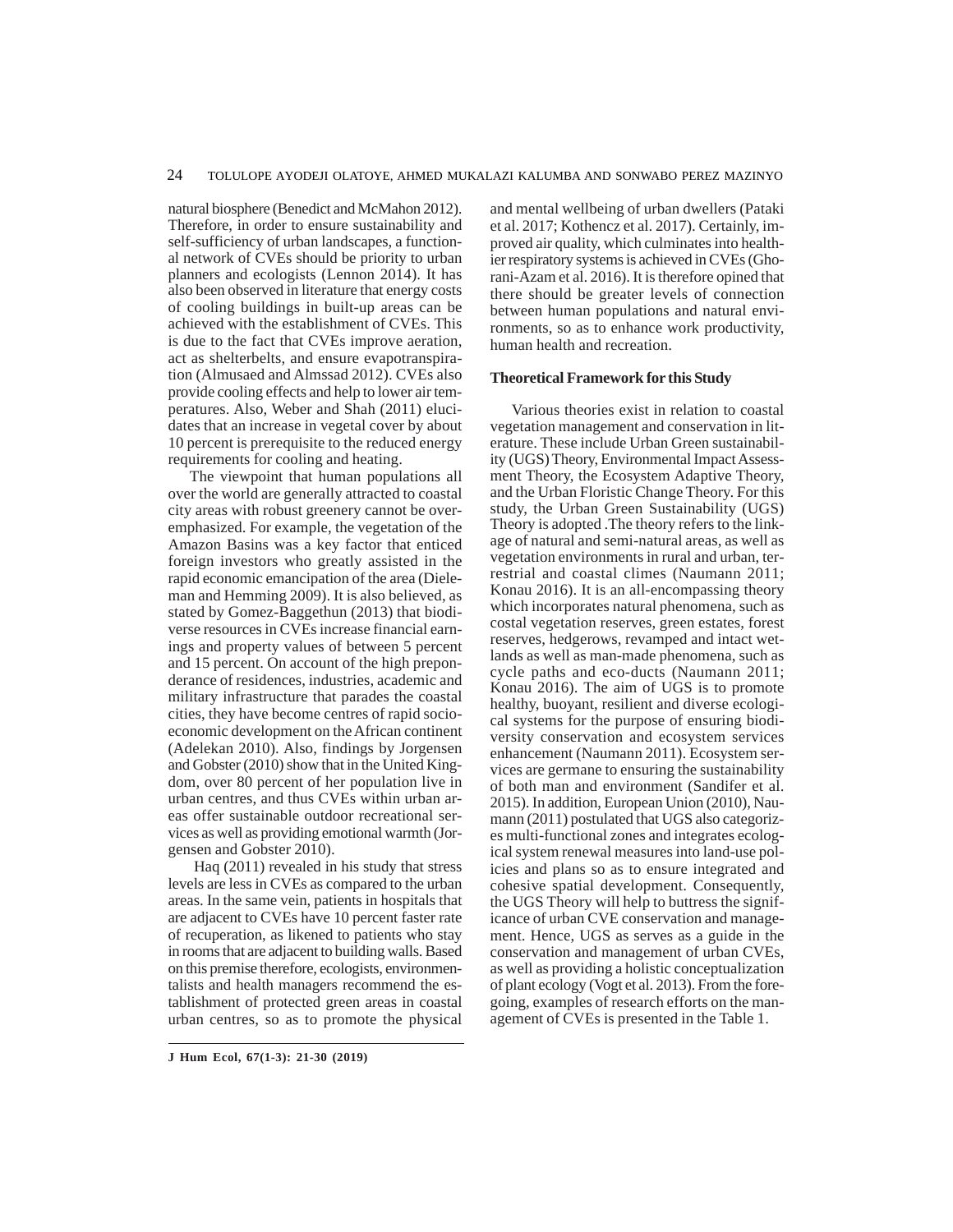**Table 1: Literature on coastal vegetation management**

| Authors       | Topic                                                                                                                                                           | Source of publication                                                                           |
|---------------|-----------------------------------------------------------------------------------------------------------------------------------------------------------------|-------------------------------------------------------------------------------------------------|
| Rapinel 2014  | Mapping and Identifying natural coastal<br>vegetation using Worldview-2 satel-<br>lite imagery                                                                  | Journal of Environmental Manage-<br>ment (Elsevier)                                             |
| Giri 2014     | Distribution and dynamics of mangrove<br>forests of South Asia                                                                                                  | Journal of Environmental Manage-<br>ment, 148: 101-111.                                         |
| Rapinel 2015  | Mapping of combinations of marshland<br>vegetation with the Use of bi-Sea-<br>sonal Landsat-8 Imagery                                                           | Journal of the Society of Wetland<br>Scientists (Springer)                                      |
| Schael 2015   | Ephemeral wetlands of the Nelson Man-<br>dela Bay Metropolitan area: classi-<br>fication, biodiversity and manage-<br>ment implications.                        | South Africa water Research Com-<br>mission                                                     |
| Hague 2016    | Use of Remote Sensing to Map and<br>Monitor Coastal Dune Vegetation<br>Change at Southampton, Ontario,<br>Canada.                                               | Graduate Program in Sustainability<br>Science and Society Brock Uni-<br>versity Ontario, Canada |
| Jana 2016     | Seasonal change monitoring and map-<br>ping of coastal vegetation types<br>along Midnapur-Balasore Coast, Bay<br>of Bengal using multi-temporal<br>Landsat data | Model. Earth Syst. Environ. Jour-<br>nal (Springer)                                             |
| Mbolambi 2016 | Remote Sensing Assessment of Degra-<br>dation of Coastal Vegetation in False<br>Bay, South Africa                                                               | Dissertation submitted to the Uni-<br>versity of Stellenbosch                                   |

#### **MATERIAL AND METHODS**

This study reviewed relevant literature (ranging from 2009 to 2019) on related, cognate and broader issues pertaining to urban expansion, coastal vegetation environments and ecosystems conservation, which were sourced from research articles, books as well as journal publications, and these databases helped in providing vivid and meticulous information which were very useful in the course of this study. Additionally, the theoretical framework (which is the Urban Green Sustainability Theory) underpins the conceptualization of the crux of this study.

## **Threat to CVEs from Urban Expansion**

All over the world, urban expansion poses as constant threat to CVEs (Cetin 2016). For instance, UNDP (2010) explained that sporadic human population growth all over the world wields undue pressure, thereby hampering habitat health, composition and diversity, as humans gradually exhaust vegetal resources so as to meet their own needs, urbanization inclusive. Urbanization is a resultant effect of uncontrolled population with inadequate resources, and this has

**J Hum Ecol, 67(1-3): 21-30 (2019)**

compelled South Africa to embrace sustainable industrial activities and subsequently providing for their country's ever-increasing demands (Kalumba et al. 2017). Also, resources in CVEs are being depleted every second for the purpose of constructing roads, rail, houses, cities, public infrastructure and dams (Su et al. 2011; Adinkrah-Appiah et al. 2015). Other urban expansion activities include draining wetlands, mining of fossil fuels, deforestation (Wiens et al. 2009), thereby resulting in the introduction of exotic and invasive flora species, as well as overgrazing of savannas (FAO 2016). All of these anthropogenic actions make the biosphere more comfortable for man at the detriment of species biodiversity in general (Adinkrah-Appiah et al. 2015), which destroys the habitat and nutrition sources for numerous flora and fauna species (Baker et al. 2012; Goudie 2018), which are essential to human survival (Goudie 2013).

According to Population Action International (2011), urbanization is a major challenge resulting in population pressure affecting advanced economies such as Norway, Germany and Britain. Further, in the USA, there is a positive relationship between degradation of CVEs and proliferation of cultivated land (Atapattu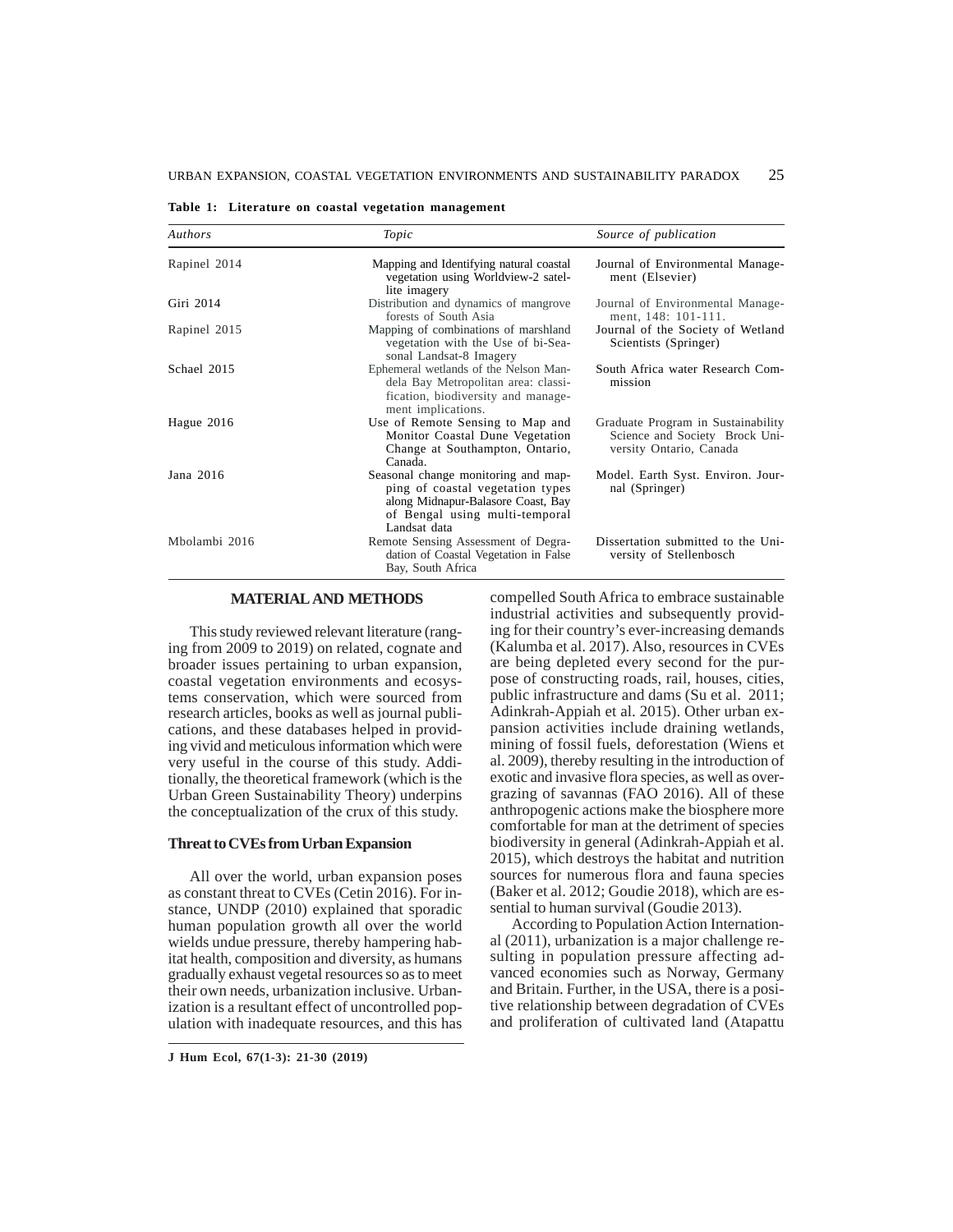and Kodituwakku 2009). Also, Chakravarty et al. (2011); Pendleton et al. (2012) postulated that all over the world, more than half a hectare of coastal vegetation is lost to other land use types as every second counts. One of the impending jeopardies of decreasing habitat loss is that species will go extinct on earth and fragile ecosystems, such as the CVEs will be the worst hit (Sandifer et al. 2015). Urbanization leads to increased demand and consumption of resources in CVEs, in addition to escalating the demand for food and energy, which inevitably increases the degradation our fragile CVEs (UN World Economic & Social Survey 2013; Kalu et al. 2014). It is evident from literature that degradation of CVEs will negatively affect both deprived and advanced economies. It should also be noted that the degradation of CVEs exacerbates poverty, decreases labor efficiency and output, thereby worsening current socio-economic challenges all over the world (Ahmad 2014). It is unfortunate that it is the deprived nations will that will be most affected, since they depend greatly upon nature for their means of livelihood and survival (Rands et al. 2010).

# **OBSERVATIONS AND DISCUSSION**

## **The State of Urbanization and Sustainability of Coastal Vegetation Environments (CVEs)**

CVEs are fragile ecological systems which necessitates continuous conservation and monitoring in order to ensure sustainability, because CVEs don't only sustain high biodiversity and productivity (Lefcheck et al. 2015), they are also storehouses of nutrients and sediments, thereby preventing soil erosion and ensuring soil stabilization (Scott et al. 2014). Further, Andersson and D'Souza (2014) stated that CVEs provide nutrition benefits and means of livelihood for the human populations that live around them. All over the world, loss of coastal vegetal cover is triggered by both anthropogenic and/or naturally occurring factors, urbanization inclusive (Rosenzweig 2014). In order to meet the demands from increasing populations in urban societies therefore, a paradoxical phenomenon exemplifying the need for urban development and the necessity for conservation of CVEs thereby arises, and as a result, more urban spaces are required in this regard. Consequently, this has led to the encroachment on CVEs, so as to meet up with the rising demands of urbanization. Urban expansion has been found to jeopardize these natural CVEs (Neumann et al. 2015), by causing vegetation loss, coastal degradation, erosion, climate change and global warming, just to mention a few (Barbier 2015), These factors have a colossal impact on CVEs and their surrounding communities thereby resulting in air and environmental pollution (FAO 2012; Kotsoni et al. 2017). From the foregoing, this research paper seeks to bring to the awareness of stakeholders on the uncontrolled threat to CVEs resulting from uncontrolled urban expansion, and hence there is need to asses, monitor and protect our threatened, fragile and endangered coastal vegetation resources from extinction (Pimm et al. 2015; Sexton et al. 2016).

## **The Quest for Sustainability Regarding Coastal Vegetation Conservation and Urban Development**

Several literature on the management of CVEs advocate for a paradigm that is hinged on sustainability (Porter et al. 2013). Also, the relevance of ecological system services to human wellbeing has been over-emphasized in several studies on urban coastal ecology (Wortley et al. 2013; Standish et al. 2014; Albert et al. 2014). Further, ecologists have made clarion calls pertaining to the sustainability, conservation and protection of CVEs on one hand, and urban development on the other (Gaston 2013; Ramalho et al. 2014). While urbanization is viewed by geographers and urban managers from the perspectives of landscape development, environmentalists and ecologists on the other hand underscore the need to conserve CVEs in a changing urbanized setting (Standish et al. 2014, by providing a common platform (in this case, the landscape) intended for conservationists, geographers, planners, scientists, and engineers to function together so as to ensure an optimum society where man and nature can both flourish over time.

# **CONCLUSION**

This paper focused on the review of relevant literature pertaining to urban expansion and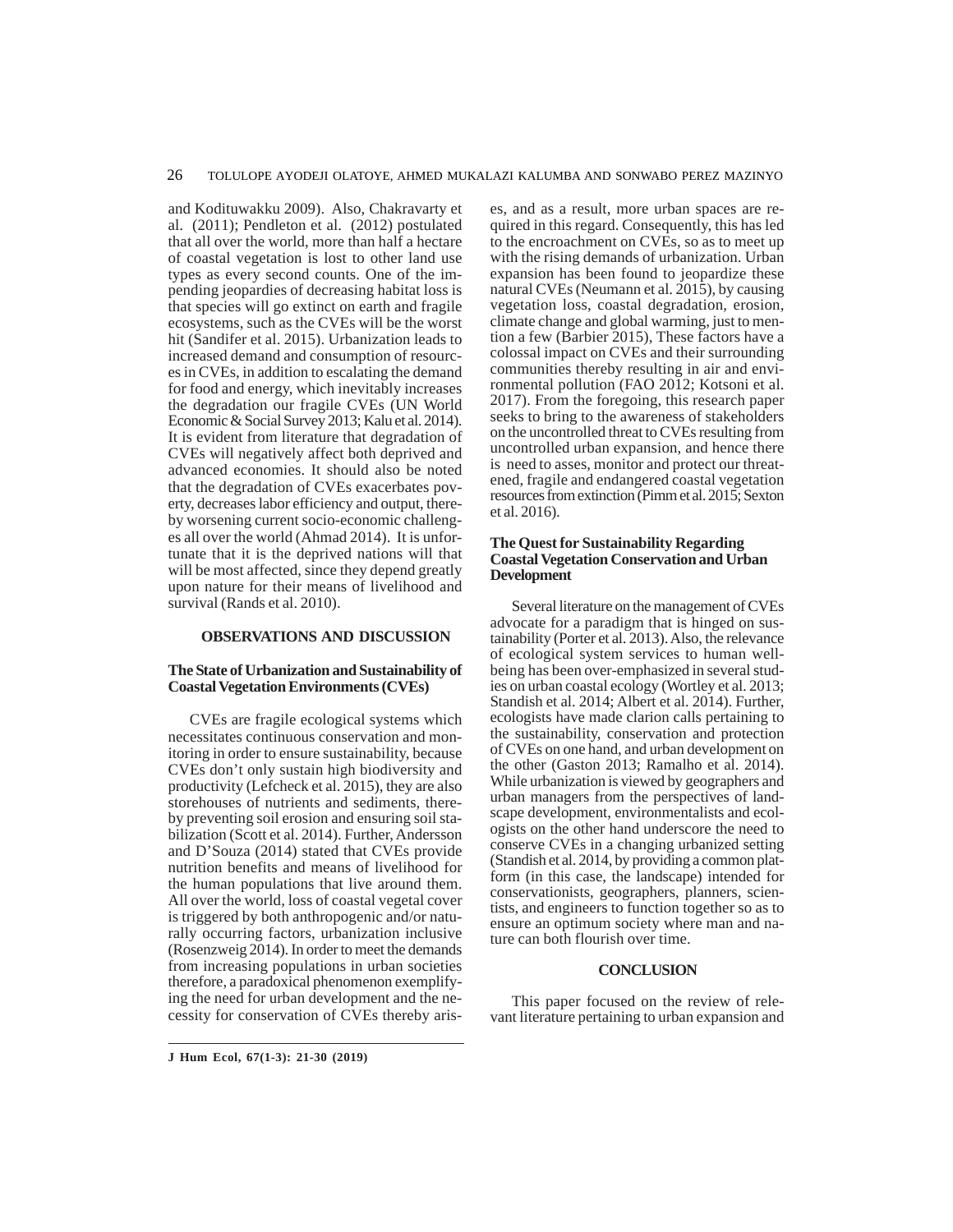conservation of coastal vegetation environments, and conforms to the reviewed literature by scholars that have been quoted in this research, which also guided the author in the course of this present study. The aim of this research is to offer an understanding of the impacts of urbanization to the coastal environment, so as to enhance the management and conservation of the rare and endemic species of vegetation, as well as conserve the fragile ecosystem around the coastline. The literature used in this paper emphasized the germaness of CVEs, as well as the need to conserve the greatly endangered resources, which were organized thematically using themes gleaned from the Urban Green Sustainability (UGS) theory and the broader aspects of this study.

 Urban expansion is the consequence of socioeconomic development, and it is manifested through the physical development of urban environments. The rapid growth in global urbanization results in multifaceted landscape changes, which further culminates in the altering of environmental systems, as well as CVEs structure and functioning. Also, significant environmental challenges such as climate change and global warming which is witnessed all over the world today is as a result of increased energy consumption levels in urban areas. From the foregoing, the environmental pollutants that are released on account of exacerbated deforestation levels, energy consumption and environmental degradation in urban areas pose negative implications on human health and well-being. Also, increases in built-up areas significantly alter urban soil microbial and hydrological activities, and consequentially raising budgets devoted to land surface radiation. The uncontrolled incursion of urban expansion into CVEs thereby reduces the efficiency, functioning and output of ecosystem biodiversity. It is therefore imperative to control urban expansion in its totality, and ensure that sustainable urban development policies are entrenched in constitutions at local, regional and national scales. Finally, the evolution taking place in the CVEs and urban societies at large continues unabated. Our future cities will depict our decisions, values and interests, and ultimately, as our actions on the ecosystem will consequentially determine the fate

of the human, flora and fauna species. Therefore, urban expansion has to embrace the sustainability of ecological systems in scientific practice and as its ultimate goal.

## **RECOMMENDATIONS**

This study proffers specific recommendations on how to ensure sustainability regarding urban expansion vis-à-vis conservation of CVEs, hence, the following recommendations are made:

Policy makers should ensure that Environmental Impact Assessment (EIA) reports are carried out as part of the necessary conditions for awarding contracts for spatial development most especially around coastal ecosystems. Further, it is germane to invest in the preservation of healthy ecosystems, therefore, preserving and/ or restoring ecological systems in coastal ecosystems is sine-qua-non to decrease risks of environmental degradation. Further, adaptation options, which are ecosystem-friendly, could be utilized in the reduction of the negative effects of climate change on vegetal resources, so as to achieve optimum delivery of ecosystem services and intensify the resilience of coastal ecosystems to the adverse effects of climate change.

Furthermore, the improvement of conservation strategies and communal ventures aimed at proffering innovative solutions to environmental challenges in CVEs should be greatly considered. From the foregoing, it is imperative for stakeholders such as environmentalists, ecologists, policy makers, urban planners, city managers and coastal community dwellers to ensure optimal protection, restoration and reclamation of vegetal lands as well as the protection of vulnerable and endangered species. It is also imperative to state that the organizations driving conservation issues in CVEs should be fully funded with adequate infrastructure, human and material resources, grants as well as conducive working environment to expedite their ecosystem conservation roles. Hence, there is need for conservation units to fully operationalize their roles as a separate entity, as divergent from being a microcosm of another planning establishment. Furthermore, the need to enhance promulgation and expedition of programmes that conform to green infrastructure strategies is essential because of the fact that green spaces are

**J Hum Ecol, 67(1-3): 21-30 (2019)**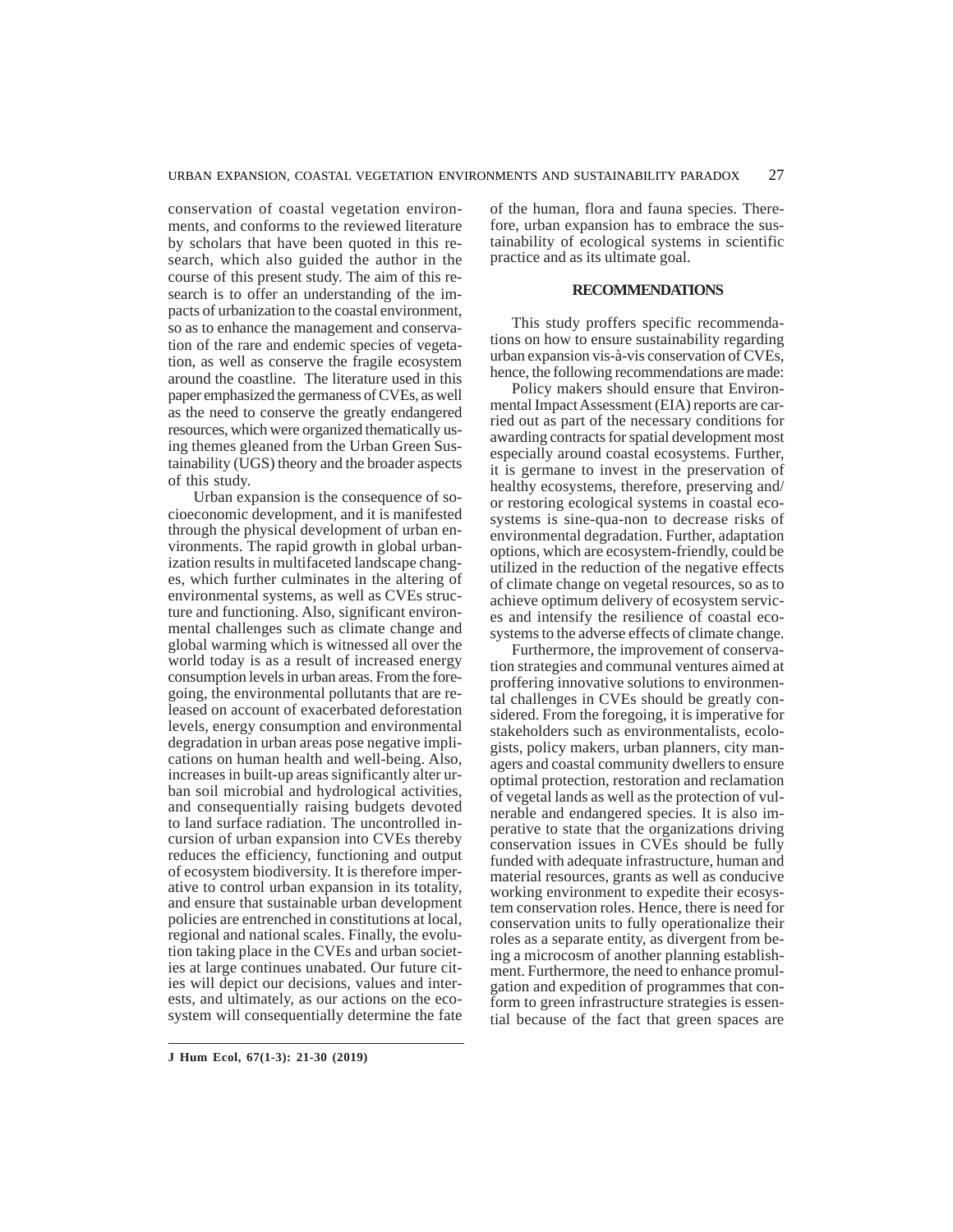known to greatly improve human health and wellbeing. Also, there should be holistic management of all aspects of coastal vegetation management through firm articulation and effective implementation of coastal management laws, which are geared towards sustainably planned and controlled urban development. Also, the use of satellite monitoring is proffered so as to have current updates on CVEs. Finally, there must be strict prohibition regarding the influence of anthropogenic factors such as deforestation and selective logging in CVEs. Finally, it is recommended that afforestation and reforestation projects should be greatly encouraged in degraded and/or deforested areas.

#### **REFERENCES**

- Adekola O, Mitchell G 2011. The Niger Delta wetlands: threats to ecosystem services, their importance to dependent communities and possible management measures. *International Journal of Biodiversity Science, Ecosystem Services & Management*, *7*(1), 50-68.
- Adelekan IO 2010. Vulnerability of poor urban coastal communities to flooding in Lagos, Nigeria. *Environment and Urbanization*, 22(2): 433-450.
- Adhikari K, Hartemink AE 2016. Linking soils to ecosystem services-A global review. *Geoderma*, 262: 101-111.
- Adinkrah-Appiah K, Adom-Asamoah M, Afrifa RO 2015. Reducing environmental degradation from construction activities: The use of recycled aggregates for construction in Ghana. *Journal of Civil Engineering and Architecture Research*, 2(8): 831- 841.
- Ahmad, MY (2014). *Poverty and Sustainable Agricultural Development in India: An Economic Analysis*. Doctoral Dissertation. Aligarh: Aligarh Muslim University.
- Albert C, Aronson J, Fürst C, Opdam P 2014. Integrating ecosystem services in landscape planning: Requirements, approaches, and impacts. *Landscape Ecology*, 29(8): 1277-1285. https://doi.org/10.1007/ s10980-014-0085-0
- Almusaed A, Almssad A 2012. *Improvement of Thermal Insulation by Environmental Means. The Operative Factor of a Passive Building Model*. London, UK: IntechOpen. DOI: 10.5772/35744.
- Amosu AO, Bashorun OW, Babalola OO, Olowu RA, Togunde KA 2012. Impact of climate change and anthropogenic activities on renewable coastal resources and biodiversity in Nigeria. *Journal of Ecology and the Natural Environment,* 4(8): 201-211.
- Andersson JA, D'Souza S 2014. From adoption claims to understanding farmers and contexts: A literature review of Conservation Agriculture (CA) adoption among smallholder farmers in southern Africa. *Agriculture, Ecosystems & Environment*, 187: 116-132.

Atapattu SS, Kodituwakku DC 2009. Agriculture in South Asia and its implications on downstream health and sustainability: A review. *Agricultural Water Management*, 96(3): 361-373.

- Azadi H, Ho P, Hasfiati L 2011. Agricultural land conversion drivers: A comparison between less developed, developing and developed countries. *Land Degradation & Development*, 22(6): 596-604.
- Baker J, Sheate WR, Phillips P, Eales R 2012 Ecosystem services in environmental assessment-help or hindrance? *Environmental Impact Assessment Review*, 40: 3-13.
- Barbier EB 2015. *Climate Change Impacts on Rural Poverty in Low-elevation Coastal Zones.* The World Bank.
- Brocherhof EG, Barburo L, Castagnegrol B et al. 2017. Forest biodiversity ecosystem functioning and the provision of ecosystem services. *Biodivep Conser,* 26: 3005. DOI: org/10.1007/51053/0.17-1453-2.
- Cetin M 2016. Sustainability of urban coastal area management: A case study on Cide. *Journal of Sustainable Forestry*, 35(7): 527-541.
- Elmqvist T, Setälä H, Handel SN, Van Der Ploeg S, Aronson J, Blignaut JN, De Groot R 2015. Benefits of restoring ecosystem services in urban areas. *Current Opinion in Environmental Sustainability*, 14: 101-108.
- Fisher MC, Henk DA, Briggs CJ, Brownstein JS, Madoff LC, McCraw SL, Gurr SJ 2012. Emerging fungal threats to animal, plant and ecosystem health. *Na- ture*, 484(7393): 186.
- Food and Agriculture Organization of the United Nations 2011. *Food, Agriculture and Cities- FAO Food for the Cities Multi-disciplinary Initiative Position Paper.* Rome: FAO.
- Food and Agriculture Organization of the United Nations 2012. *FAO Statistical Yearbook 2013-World Food and Agriculture*. Rome: FAO.
- Food and Agriculture Organization of the United Nations -*FAOSTAT & Production 2016*. Food and Agriculture Organization of the United Nations, Roma, Italy.
- Food and Agriculture Organization of the United Nations 2017. *The Future of Food and Agriculture: Trends and Challenges*. Rome: FAO.
- Gardner TA, Barlow J, Chazdon R, Ewers RM, Harvey CA, Peres CA, Sodhi NS 2009. Prospects for tropical forest biodiversity in a human modified world. *Ecology Letters*, 12(6): 561-582.
- Gaston KJ, Spicer JI 2013. *Biodiversity*: *An Introduction.* USA: John Wiley & Sons.
- Giri C, Long J, Abbas S, Murali RM, Qamer FM, Pengra B, Thau D 2015. Distribution and dynamics of mangrove forests of South Asia. *Journal of Environmental Management*, 148: 101-111.
- Gómez-Baggethun E, Gren Å, Barton DN, Langemeyer J, McPhearson T, O'Farrell P, Kremer P 2013. *Urbanization, Biodiversity and Ecosystem Services: Challenges and Opportunities- A Global Assessment.* Dordrecht: Springer.
- Goudie A 2018. *The Human Impact on the Natural Environment: Past, Present, and Future.* Oxford: John Wiley and Sons.
- Hague BT 2016. *Use of Remote Sensing to Map and Monitor Coastal Dune Vegetation Change at*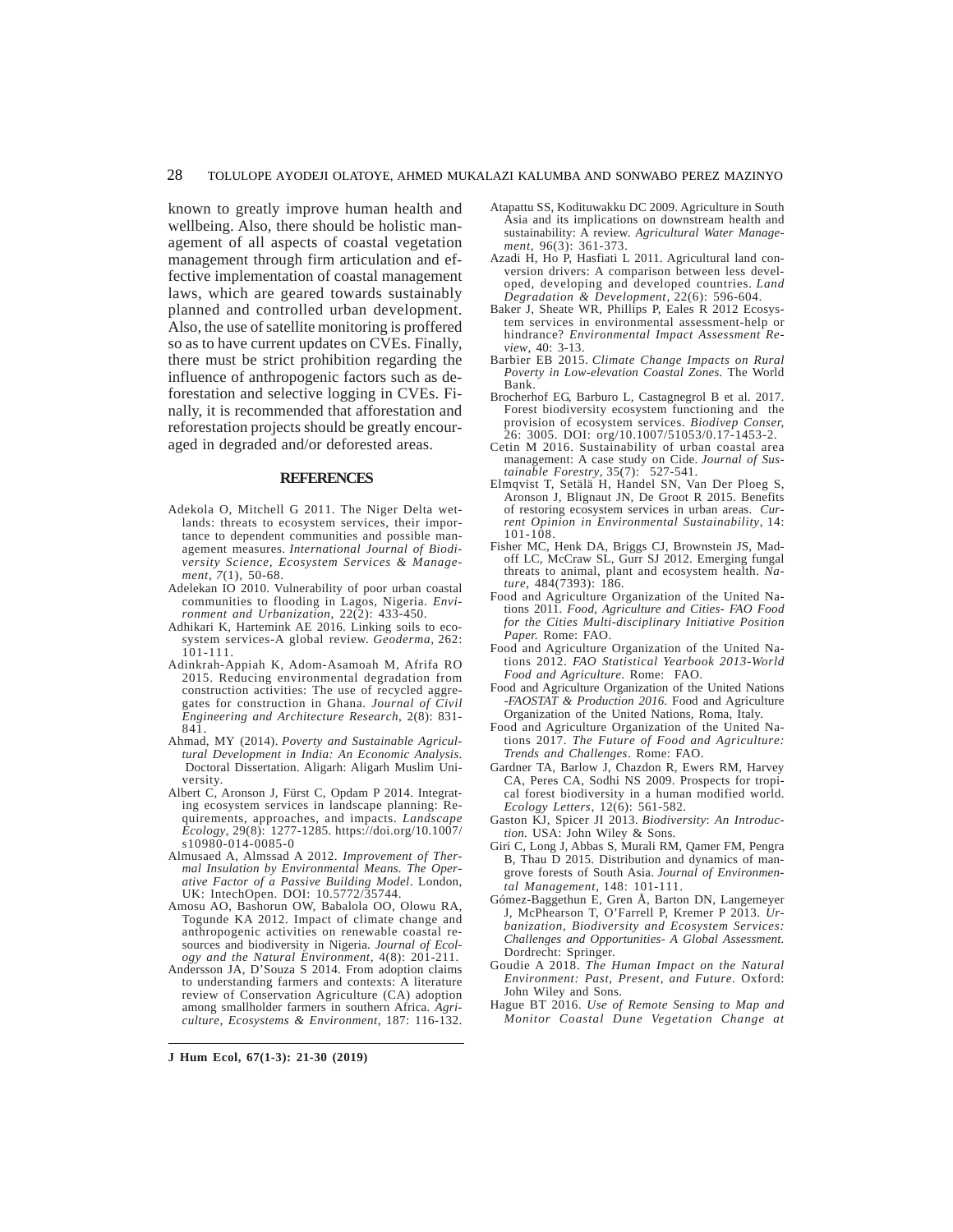#### URBAN EXPANSION, COASTAL VEGETATION ENVIRONMENTS AND SUSTAINABILITY PARADOX 29

*Southampton, Ontario, Canada.* A Thesis Submitted in partial fulfillment of the requirements for the Degree of Master of Sustainability Graduate Program in Sustainability Science and Society Faculty of Social Sciences. Ontario, Canada: Brock University St. Catharine's.

- Haq SMA 2011. Urban green spaces and an integrative approach to sustainable environment. *Journal of Environmental Protection*, 2(5): 601.
- Haub C, Gribble J 2011. The world at seven billion. *Population Bulletin,* 66(2): 1-12.
- Hausmann A, Slotow ROB, Burns JK, Di Minin E 2016. The ecosystem service of sense of place: benefits for human well-being and biodiversity conservation. *Environmental Conservation*, 43(2): 117-127.
- Huang L, Wu J, Yan L 2015. Defining and measuring urban sustainability: A review of indicators. *Landscape Ecology*, 30(7): 1175-1193.
- Ibrahim MM, Duker A, Conrad C, Thiel M, Shaba AH 2016. Analysis of settlement expansion and urban growth modelling using geo-information for assessing potential impacts of urbanization on climate in Abuja City, Nigeria. *Remote Sensing*, 8(3): 220.
- Jana A, Maiti S, Biswas A 2016. Seasonal change monitoring and mapping of coastal vegetation types along Midnapur-Balasore Coast, Bay of Bengal using multitemporal Landsat data. *Modeling Earth Systems and Environment,* 2(1): 7.
- Jorgensen A, Gobster PH 2010. Shades of green: Measuring the ecology of urban green space in the context of human health and well-being. *Nature and Culture*, 5(3): 338-363.
- Kalu C, Edet DI, Chukwuenye CE 2014. Assessment of afforestation and reforestation efforts by Forestry Department, Ministry of Environment, Imo State. *Journal of Research in Forestry, Wildlife and Environment*, 6(2): 54-65.
- Kalumba AM, Olwoch I, Van Aardt JO, Botai de W, Rautenbach CJ 2017. Industrial development zone and South African environmental legal initiatives post-1994: A quest for sustainable industrial development. *Journal of Environmental Planning and Management,* 60(3): 462-481.DOI: 10.1080/ 09640568. 2016.1160828
- Keenan RJ 2015. Climate change impacts and adaptation in forest management: A review. *Annals of Forest Science*, 72(2): 145-167.
- Konau S 2016. *Urban Green Spaces: Bridging Cultural, Ecological and Political Planning Gaps to Make the City of Colombo a Leading 'Greener-City'*. Doctoral Dissertation. UK: University of Essex.
- Kothencz G, Kolcsár R, Cabrera-Barona P, Szilassi P 2017. Urban green space perception and its contribution to well-being. *International Journal of Environmental Research and Public Health*, 14(7): 766.
- Kotsoni A, Dimelli D, Ragia L 2017. Land Use Planning for Sustainable Development of Coastal Regions. In: *Proceedings of the 3rd* International *Conference on Geographical Information Systems Theory, Applications and Management, (GISTAM 2017),* 290-294. DOI: 10.5220/0006370802900294
- Kumar P, Pandey PC, Singh BK, Katiyar S, Mandal VP, Rani M, Patairiya S 2016. Estimation of accumulat-

**J Hum Ecol, 67(1-3): 21-30 (2019)**

ed soil organic carbon stock in tropical forest using geospatial strategy. *The Egyptian Journal of Remote Sensing and Space Science*, 19(1): 109-123.

- Laffoley D, Grimsditch GD 2009. *The Management of Natural Coastal Carbon Sinks*. IUCN.
- Laprise M, Lufkin S, Rey E 2015. An indicator system for the assessment of sustainability integrated into the project dynamics of regeneration of disused urban areas. *Building and Environment*, 86: 29-38.
- Lefcheck JS, Byrnes JE, Isbell F, Gamfeldt L, Griffin JN, Eisenhauer N, Duffy JE 2015. Biodiversity enhances ecosystem multifunctionality across trophic levels and habitats. *Nature Communications*, 6: 6936.
- Lennon M, Scott M 2014. Delivering ecosystems services via spatial planning: reviewing the possibilities and implications of a green infrastructure approach. *Town Planning Review*, 85(5): 563-587.
- Mabogunje A 2015. *The Development Process: A Spatial Perspective.* Routledge.
- Malavasi M, Santoro R, Cutini M, Acosta ATR, Carranza ML 2016. The impact of human pressure on landscape patterns and plant species richness in Mediterranean coastal dunes. *Plant Biosystems-An International Journal Dealing with all Aspects of Plant Biology*, 150(1): 73-82.
- Martinez-Harms MJ, Bryan BA, Balvanera P, Law EA, Rhodes JR, Possingham HP, Wilson KA 2015. Making decisions for managing ecosystem services. *Biological Conservation*, 184: 229-238.
- Maskell LC, Crowe A, Dunbar MJ, Emmett B, Henrys P, Keith AM, Smart SM 2013. Exploring the ecological constraints to multiple ecosystem service delivery and biodiversity. *Journal of Applied Ecology*, 50(3): 561-571.
- Mbolambi C 2016. *Assessment of Coastal Vegetation Degradation Using Remote Sensing in False Bay, South Africa.* Thesis submitted in fulfilment of MSc in Geography & Environmental Studies. Stellenbosch: Stellenbosch University.
- McLaughlin DL, Cohen MJ 2013. Realizing ecosystem services: Wetland hydrologic function along a gradient of ecosystem condition. *Ecological Applications*, 23(7): 1619-1631.
- Mcleod E, Chmura GL, Bouillon S, Salm R, Björk M, Duarte CM, Silliman BR 2011. A blueprint for blue carbon: Toward an improved understanding of the role of vegetated coastal habitats in sequestering CO2. *Frontiers in Ecology and the Environment,*  9(10): 552-560.
- Merkens JL, Reimann L, Hinkel J, Vafeidis AT 2016. Gridded population projections for the coastal zone under the Shared Socioeconomic Pathways. *Global and Planetary Change*, 145: 57-66.
- Nellemann C 2009. The Environmental Food Crisis: The Environment's Role in Averting Future Food Crises: *A UNEP Rapid Response assessment*. UNEP/ Earthprint.
- Nesbitt L, Hotte N, Barron S, Cowan J, Sheppard SR 2017. The social and economic value of cultural ecosystem services provided by urban forests in North America: A review and suggestions for future research. *Urban Forestry & Urban Greening*, 25: 103-111.